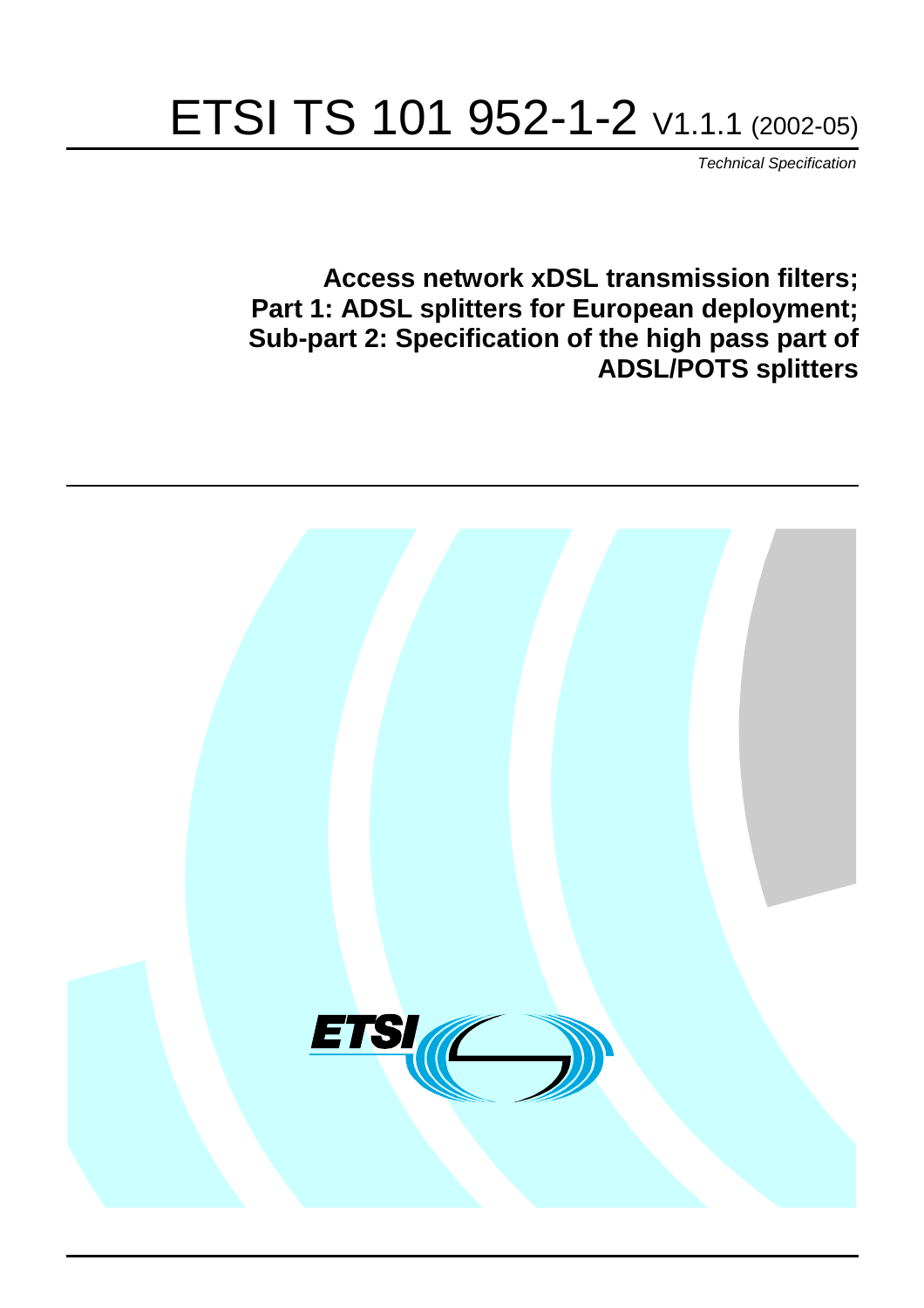Reference DTS/TM-06028-1-2

Keywords

splitter, POTS, ADSL

#### **ETSI**

#### 650 Route des Lucioles F-06921 Sophia Antipolis Cedex - FRANCE

Tel.: +33 4 92 94 42 00 Fax: +33 4 93 65 47 16

Siret N° 348 623 562 00017 - NAF 742 C Association à but non lucratif enregistrée à la Sous-Préfecture de Grasse (06) N° 7803/88

#### **Important notice**

Individual copies of the present document can be downloaded from: [http://www.etsi.org](http://www.etsi.org/)

The present document may be made available in more than one electronic version or in print. In any case of existing or perceived difference in contents between such versions, the reference version is the Portable Document Format (PDF). In case of dispute, the reference shall be the printing on ETSI printers of the PDF version kept on a specific network drive within ETSI Secretariat.

Users of the present document should be aware that the document may be subject to revision or change of status. Information on the current status of this and other ETSI documents is available at <http://portal.etsi.org/tb/status/status.asp>

> If you find errors in the present document, send your comment to: [editor@etsi.fr](mailto:editor@etsi.fr)

#### **Copyright Notification**

No part may be reproduced except as authorized by written permission. The copyright and the foregoing restriction extend to reproduction in all media.

> © European Telecommunications Standards Institute 2002. All rights reserved.

**DECT**TM, **PLUGTESTS**TM and **UMTS**TM are Trade Marks of ETSI registered for the benefit of its Members. **TIPHON**TM and the **TIPHON logo** are Trade Marks currently being registered by ETSI for the benefit of its Members. **3GPP**TM is a Trade Mark of ETSI registered for the benefit of its Members and of the 3GPP Organizational Partners.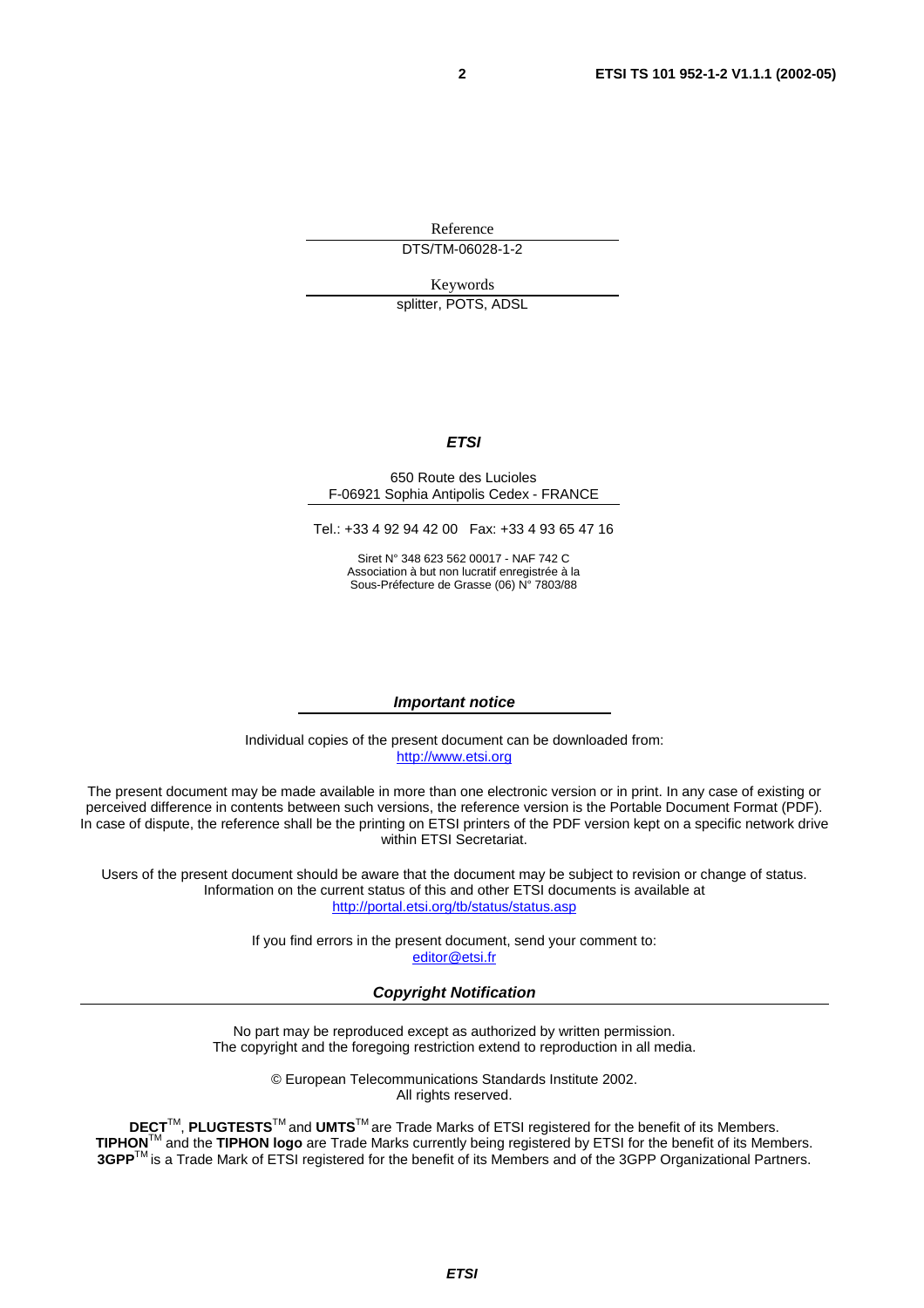# Contents

| $\mathbf{1}$                                   |  |
|------------------------------------------------|--|
| 2                                              |  |
| 3                                              |  |
| $\overline{4}$<br>4.1                          |  |
| 5                                              |  |
| 6<br>6.1<br>6.2                                |  |
| $\overline{7}$<br>7.1<br>7.1.1<br>7.1.2<br>7.2 |  |
|                                                |  |

 $\mathbf{3}$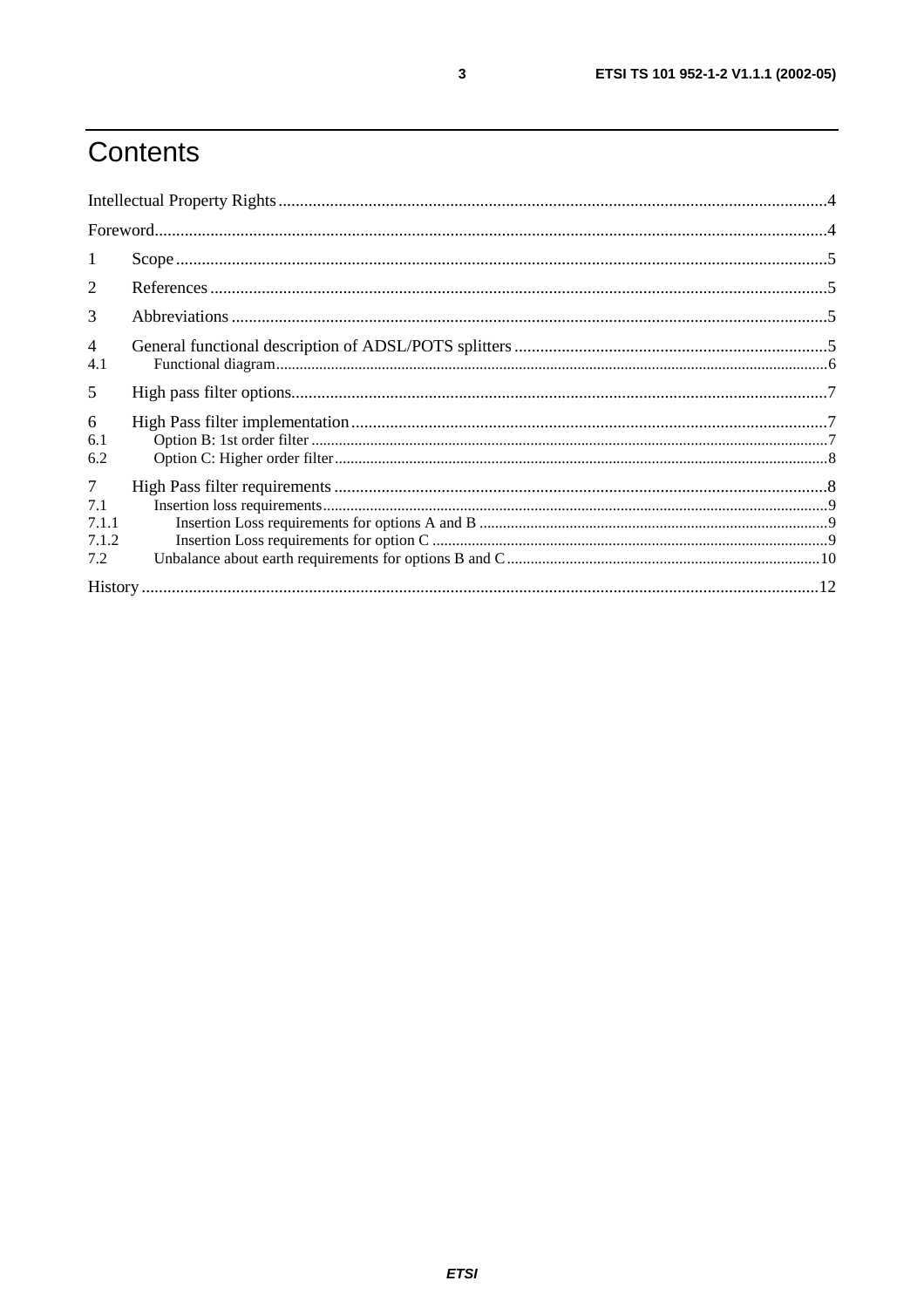### Intellectual Property Rights

IPRs essential or potentially essential to the present document may have been declared to ETSI. The information pertaining to these essential IPRs, if any, is publicly available for **ETSI members and non-members**, and can be found in ETSI SR 000 314: *"Intellectual Property Rights (IPRs); Essential, or potentially Essential, IPRs notified to ETSI in respect of ETSI standards"*, which is available from the ETSI Secretariat. Latest updates are available on the ETSI Web server ([http://webapp.etsi.org/IPR/home.asp\)](http://webapp.etsi.org/IPR/home.asp).

Pursuant to the ETSI IPR Policy, no investigation, including IPR searches, has been carried out by ETSI. No guarantee can be given as to the existence of other IPRs not referenced in ETSI SR 000 314 (or the updates on the ETSI Web server) which are, or may be, or may become, essential to the present document.

### Foreword

This Technical Specification (TS) has been produced by ETSI Technical Committee Transmission and Multiplexing (TM) and in co-operation with ETSI Technical Committee Access and Terminals (AT).

The present document is part 1, sub-part 2 of a multi-part deliverable covering Access network xDSL transmission filters, as identified below:

**Part 1: "ADSL splitters for European deployment";**

Sub-part 1: "Specification of the low pass part of ADSL/POTS splitters";

#### **Sub-part 2: "Specification of the high pass part of ADSL/POTS splitters";**

- Sub-part 3: "Specification of ADSL/ISDN splitters";
- Sub-part 4: "Specification for ADSL/"ISDN or POTS" universal splitters";
- Sub-part 5: "Specification for ADSL/POTS distributed splitters";
- Part 2: "VDSL splitters for European deployment".
- NOTE: The choice of a multi-part format for the present document is to facilitate maintenance and future enhancements.

The present document is fully in line with initiative "eEurope 2002 - An Information Society For All", under "The contribution of European standardization to the eEurope Initiative, A rolling Action Plan" especially under the key objective of a cheaper, faster and secure Internet.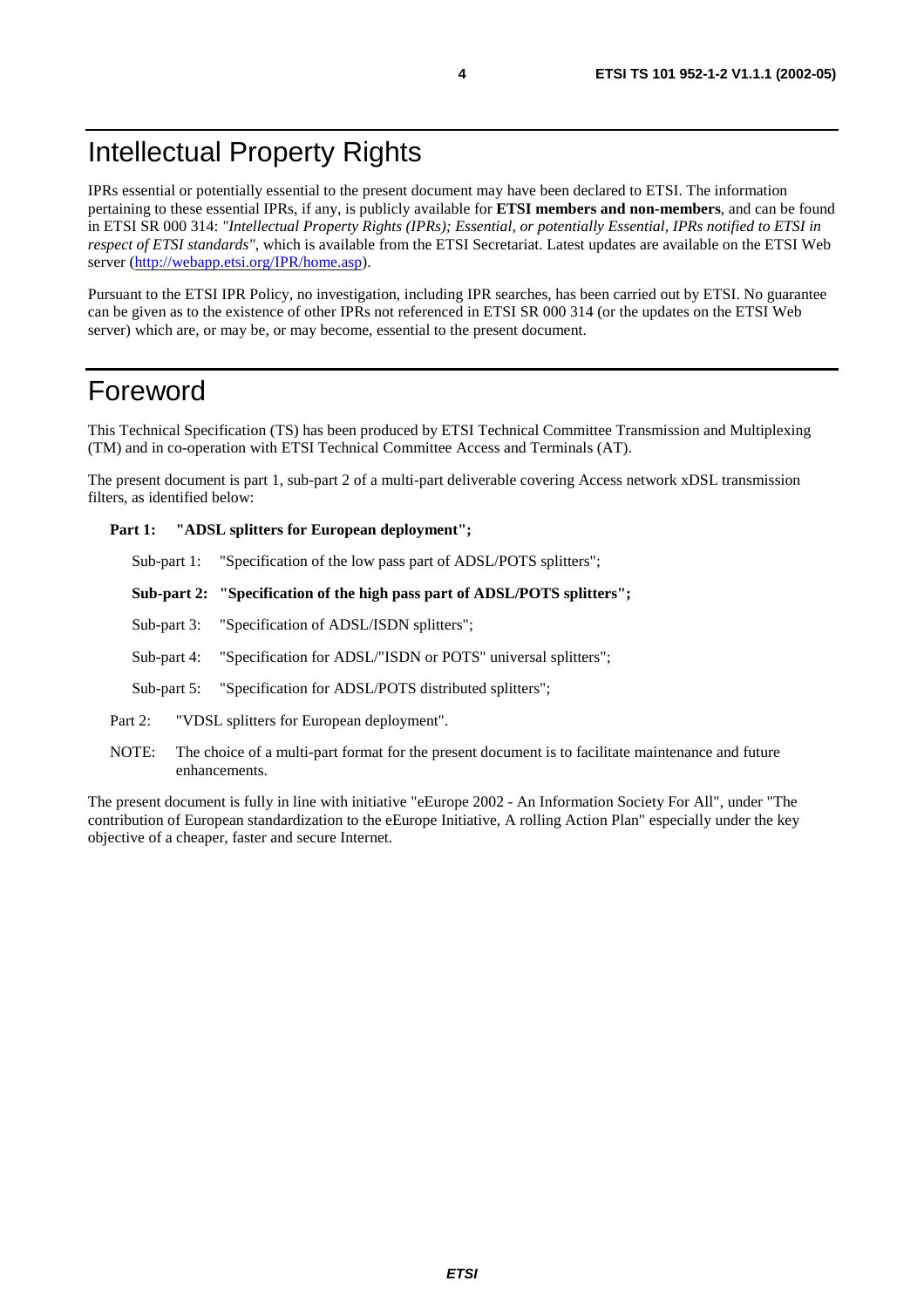### 1 Scope

The present document specifies requirements and test methods for DSL splitters. These splitters are intended to be installed at the Local Exchange side of the local loop and at the user side near the NTP. In the case of splitters at the user side, the present document specifies the master splitter that is intended for use at the demarcation point of the customer premises. Distributed filters are not within the scope of the present document.

The present document specifies requirements and test methods for the high pass part of ADSL/POTS splitters.

### 2 References

The following documents contain provisions which, through reference in this text, constitute provisions of the present document.

- References are either specific (identified by date of publication and/or edition number or version number) or non-specific.
- For a specific reference, subsequent revisions do not apply.
- For a non-specific reference, the latest version applies.
- [1] ETSI EN 300 001: "Attachments to the Public Switched Telephone Network (PSTN); General technical requirements for equipment connected to an analogue subscriber interface in the PSTN".
- [2] ITU-T Recommendation O.9: "Measuring arrangements to assess the degree of unbalance about earth".

### 3 Abbreviations

For the purposes of the present document, the following abbreviations apply:

| ADSL        | Asymmetric Digital Subscriber Line                              |
|-------------|-----------------------------------------------------------------|
| <b>CPE</b>  | <b>Customer Premise Equipment</b>                               |
| <b>DSL</b>  | Digital Subscriber Line                                         |
| <b>ITU</b>  | International Telecommunication Union                           |
| LE          | Local Exchange (Central Office)                                 |
| <b>NTP</b>  | <b>Network Termination Point</b>                                |
| <b>POTS</b> | Plain Old Telephone Service                                     |
| <b>TE</b>   | Terminal Equipment (e.g. telephone, fax, voice band modem etc.) |

## 4 General functional description of ADSL/POTS splitters

The main purpose of the ADSL/POTS splitter filter is to separate the transmission of POTS signals, and ADSL band signals, enabling the simultaneous transmission of both services on the same twisted pair. The splitter also serves to protect POTS from interference due to egress (and ingress) from ADSL signals. Equally it protects the ADSL transmission from transients generated primarily during POTS signalling (dialling, ringing, ring trip, etc.), and it must also prevent interference to the ADSL service due to fluctuations in impedance and linearity that occur when telephones change operational state (e.g. from off-hook to on-hook).

The splitter filter may be implemented as an independent unit, separately from the ADSL transceiver, or may be integrated with the ADSL termination unit.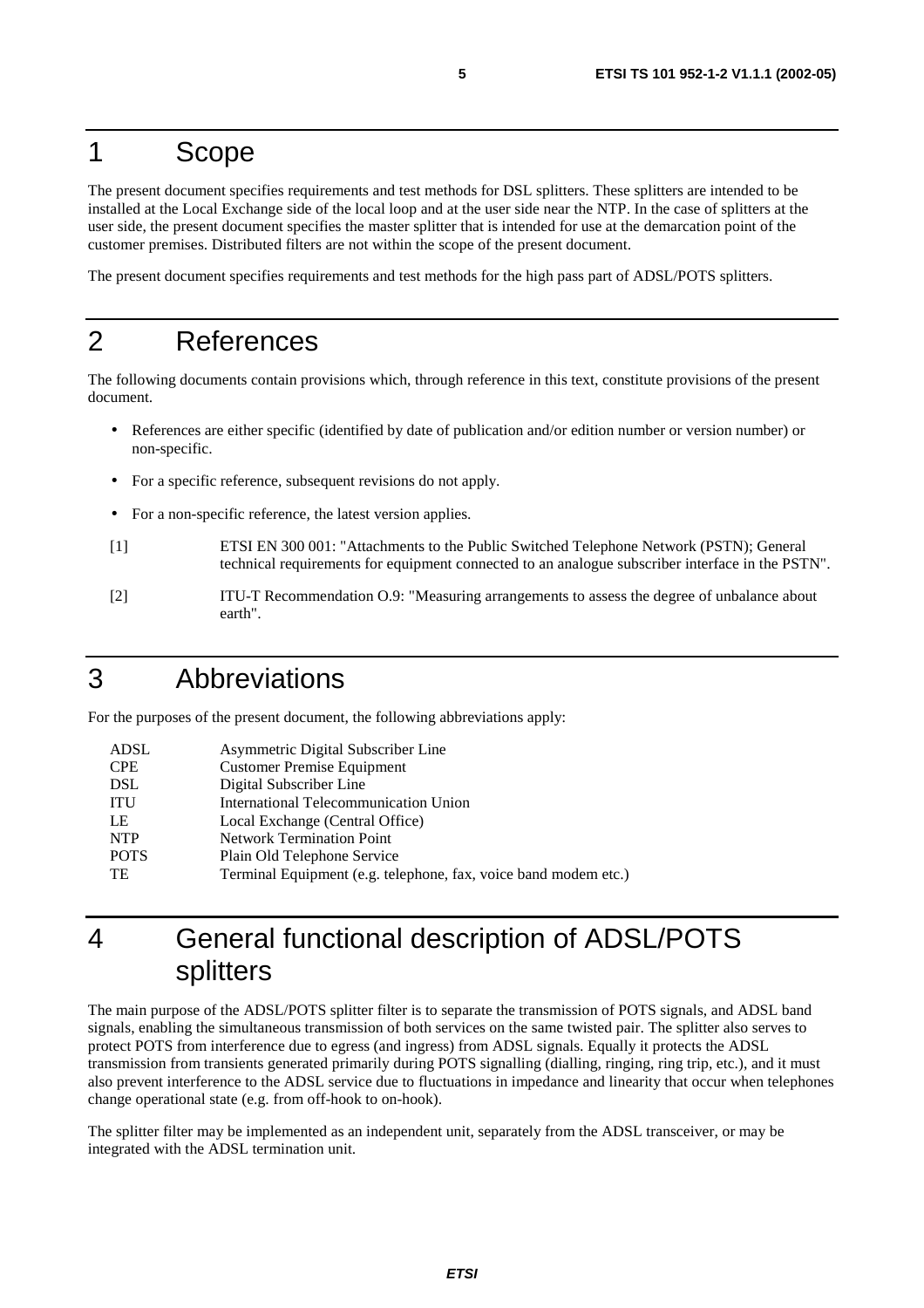### 4.1 Functional diagram

The functional diagram for the splitter combination is given in figure 1.



#### **Figure 1: Functional diagram of the DSL splitter configuration**

The transfer functions between the different ports of the splitter can be understood as follows:

- The transfer function from the POTS port to the LINE port and vice-versa is that of a low-pass filter.
- A very high level isolation is required from the ADSL port to the POTS port and vice-versa to prevent undesirable interaction between ADSL and any existing narrowband services.
- The transfer function from the ADSL port to the LINE port and vice-versa is either that of a high-pass filter, or it may be all pass in nature, in the case where the full high pass filter function is implemented in the DSL transceiver.



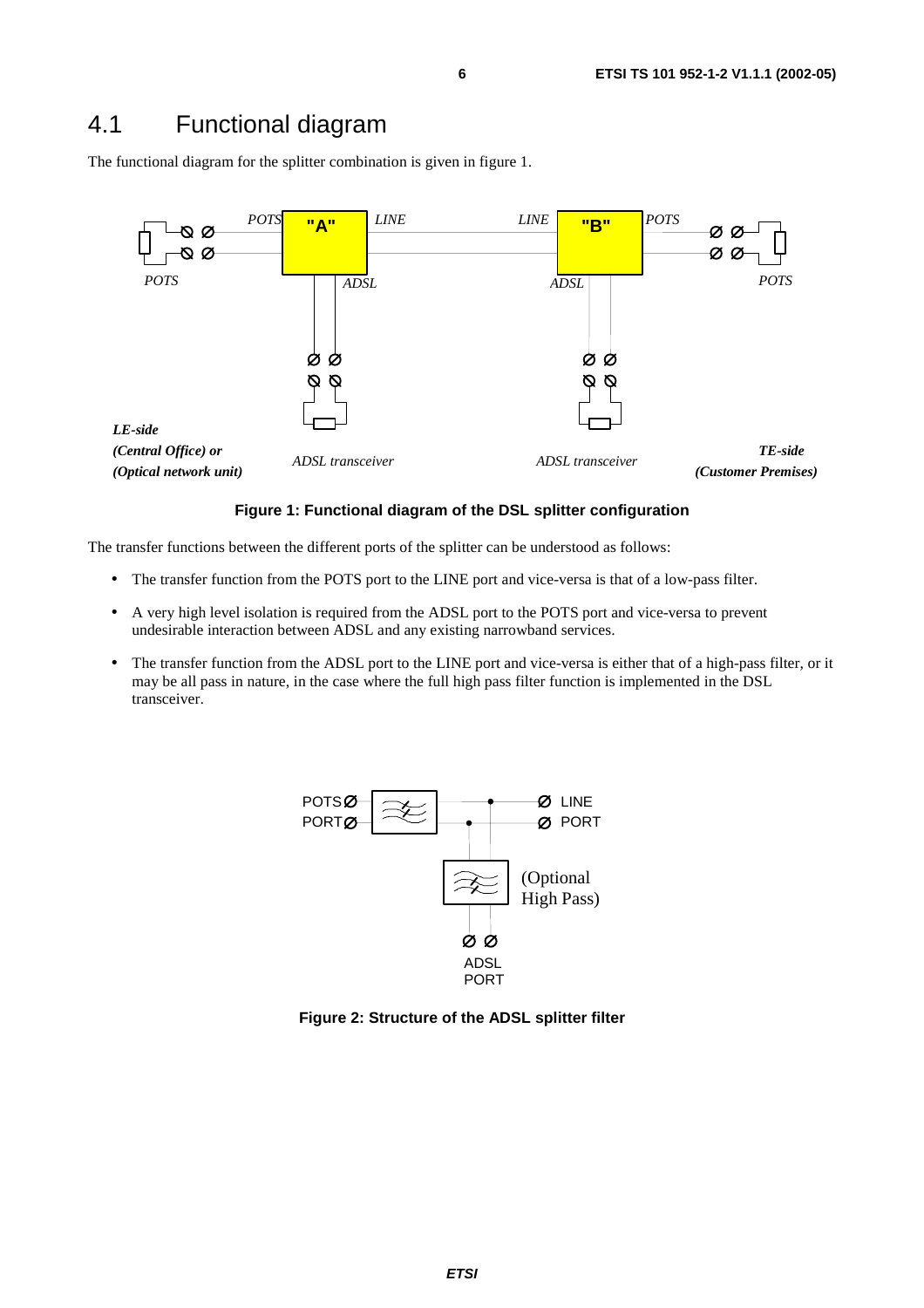### 5 High pass filter options

The high pass filter, as referred to in the present document, is the series high pass filter that is located in the splitter unit. It is distinct from the input high pass filter of the ADSL modem, which is located in the ADSL transceiver.

Reasons for including a series high pass filter in the LE splitter unit include the following:

- safety to uncouple the POTS line from damage due to the ADSL service;
- DC decoupling, to avoid "stealing" POTS service from the premises of an alternative operator;
- POTS privacy, when ADSL is supplied by an alternative operator, to avoid "listening".

In the case of a CPE filter, the role of the series high pass filter is less important. It provides DC de-coupling between the POTS and ADSL, and presents a more controlled impedance to the low pass filter at the ADSL port (e.g. it potentially enables the POTS service to continue functioning in the case of a user short circuiting the ADSL port of the splitter).

The high pass filter shall be one of the following options:

- Option A: 0th order filter, i.e. no series high pass filter in the splitter unit;
- Option B: 1st order filter made up of two blocking capacitors;
- Option C: Higher order filter.

Implementation requirements for options B and C are given in clause 6.

Electrical requirements for each option are given in clause 7.

### 6 High Pass filter implementation

#### 6.1 Option B: 1st order filter

Blocking capacitors  $C_B = 120$  nF, with  $C_B$  as defined by figure 3, shall make up the 1<sup>st</sup> order high pass filter.



#### **Figure 3: Implementation of 1st order high pass filter**

A tolerance of 5 % shall be allowed for the practical implementation of these capacitors. Each of these capacitors shall retain their nominal value for DC voltages up to those present in the telephony network as defined in EN 300 001 [1].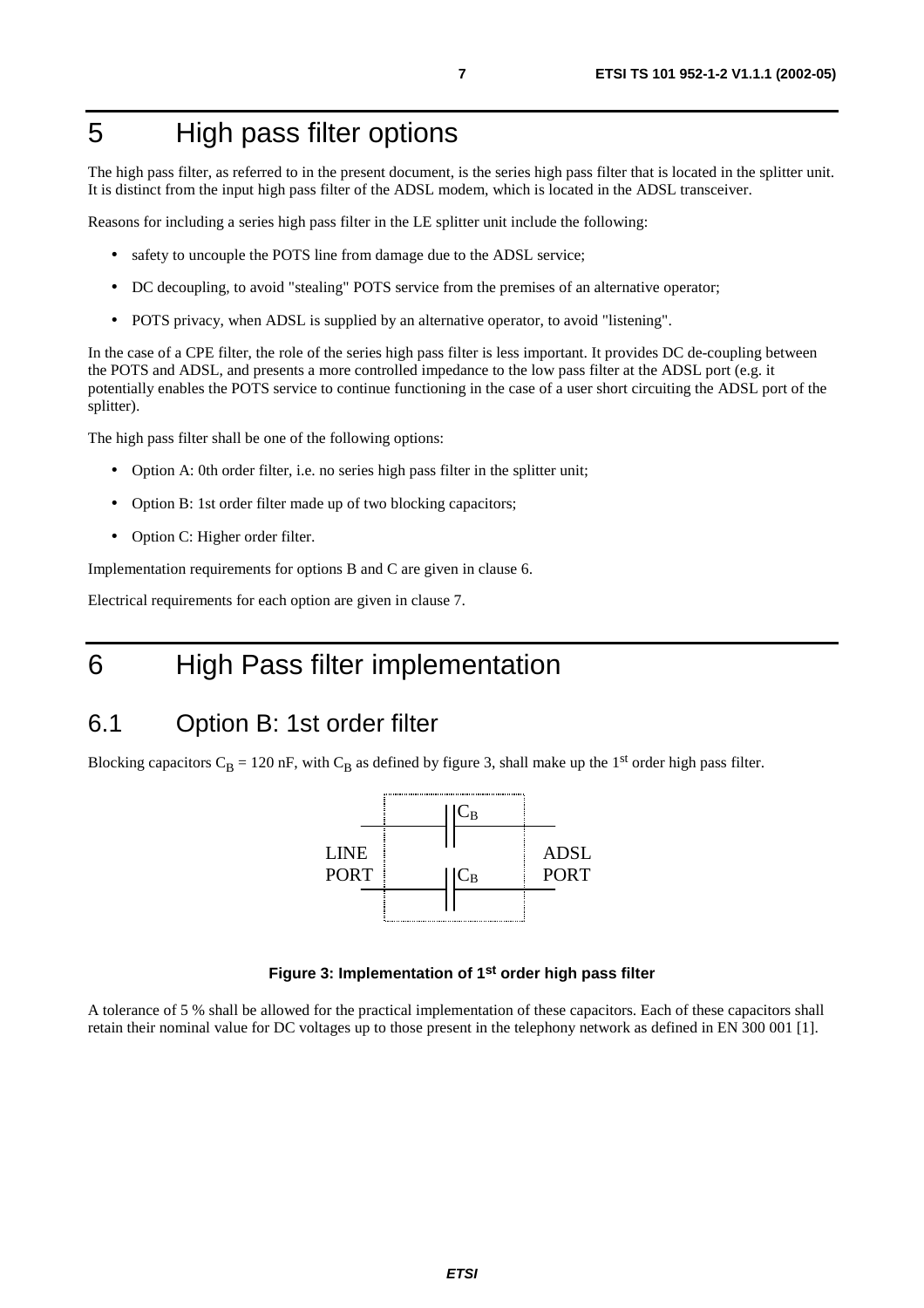The third order high pass filter as defined by figure 4 shall make up the Option C high pass filter.



#### **Figure 4: Implementation of 3rd order high pass filter**

The following values for the electrical representation could be used:  $C_L = 54$  nF,  $C_A = 90$  nF,  $L_M = 0.38$  mH.

A tolerance of 5 % shall be allowed for the practical implementation of the capacitors. A tolerance of 7 % shall be allowed for the inductor.

The impedance network presented in figure 4 is an electrical representation, rather than a circuit diagram. The implementation shall present an equivalent impedance to that shown in figure 4, however derived.

NOTE: The electrical representation given in figure 4 is considered to be a satisfactory implementation of the higher order filter. Alternative implementation methods are for further study.

### 7 High Pass filter requirements

In the case where either option B or option C as described in clause 6 of the current document is present in the splitter unit, the requirements of clause 7 shall be met. The impedances networks shown in figures 5 and 6 are used in some of the test setups for these requirements.



**Figure 5: Schematic diagram of the ZADSL-M** 



**Figure 6: Impedance Z<sub>RHF</sub>**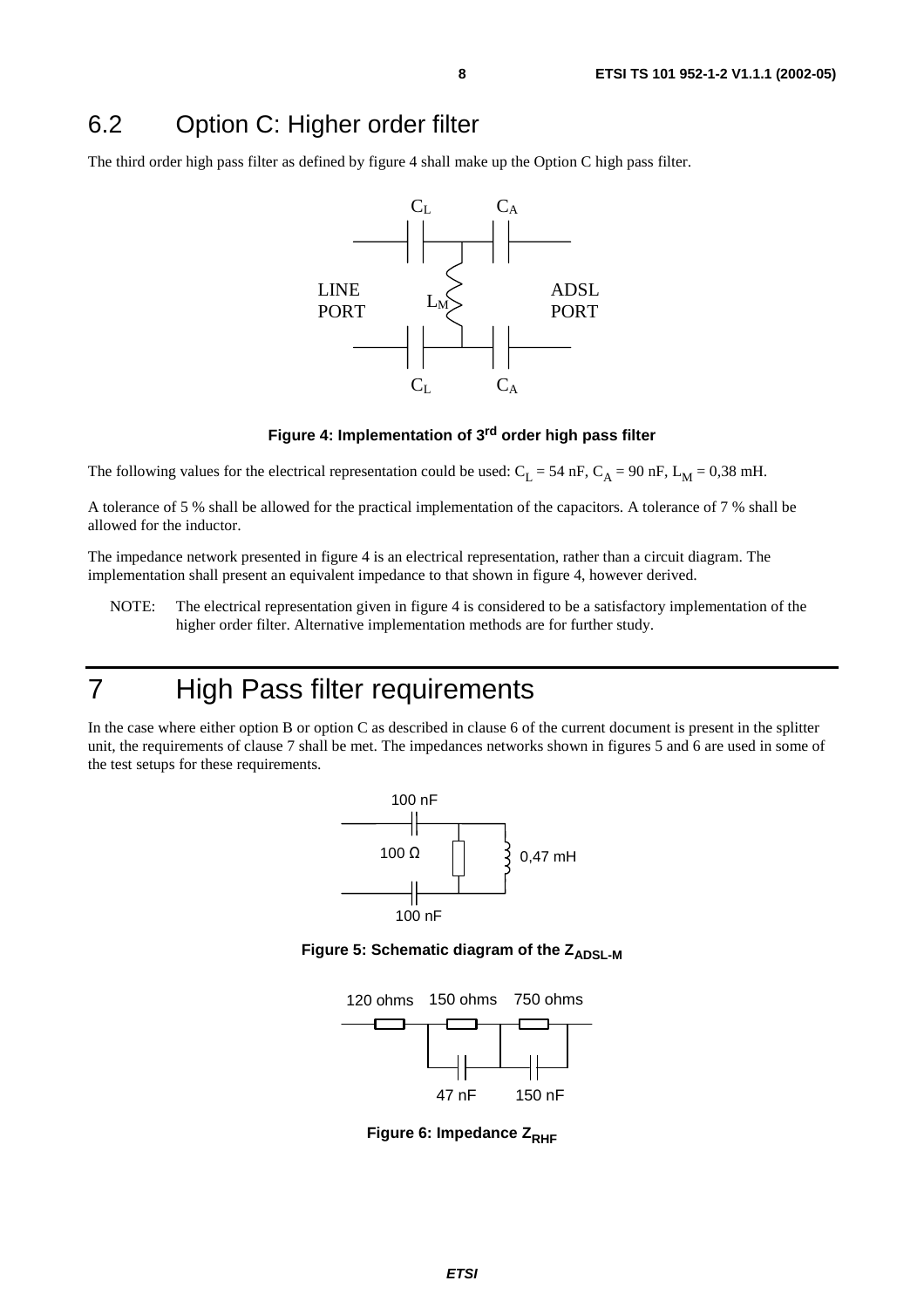### 7.1 Insertion loss requirements

#### 7.1.1 Insertion Loss requirements for options A and B

The insertion loss due to the insertion of the splitter (i.e. both the blocking capacitors and low pass filter in the case of option B) between the LINE port and the ADSL port shall be as specified in table 1. Examples of valid test setups are given in figures 7 and 8.

The insertion loss requirements of table 1 are to be met in the case where  $Z_{POTS}$  of figure 7 is a short circuit, an open circuit, and the nominal  $Z_{RHF}$  impedance of figure 6.

**Table 1: Insertion loss between LINE and ADSL port for ADSL/POTS splitters**

| <b>Frequency range</b> | <b>Insertion loss between</b><br><b>LINE and ADSL port</b> |
|------------------------|------------------------------------------------------------|
| 32 kHz to 50 kHz       | $<$ 3 dB                                                   |
| 50 kHz to 1 104 kHz    | $<$ 1 dB                                                   |



**Figure 7: Example ADSL to LINE insertion loss test setup**



**Figure 8: Example LINE to ADSL insertion loss test setup**

#### 7.1.2 Insertion Loss requirements for option C

The insertion loss due to the insertion of the splitter (i.e. both the high pass filter and low pass filter) between LINE port and ADSL port shall be as specified in table 2. Examples of valid test setups are given in figures 7 and 8.

The insertion loss requirements of table 2 are to be met in the case where  $Z_{POTS}$  of figures 7 and 8 is a short circuit, an open circuit, and the nominal  $Z_{RHF}$  impedance of figure 6.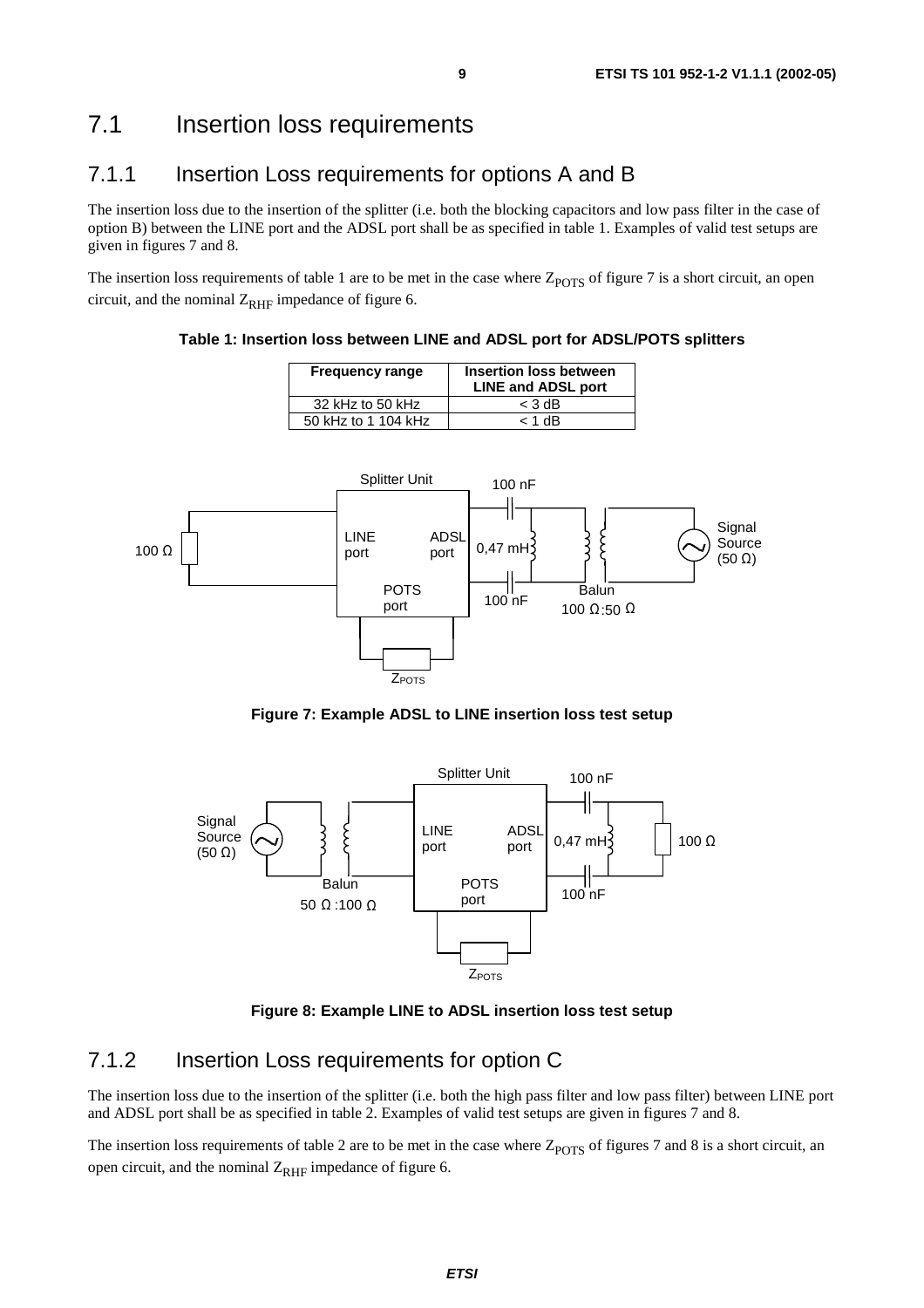| <b>Frequency range</b> | <b>Insertion loss between</b><br><b>LINE and ADSL port</b> |  |
|------------------------|------------------------------------------------------------|--|
| 50 kHz to 100 kHz      | (for further study)                                        |  |
| 100 kHz to 1 104 kHz   | (for further study)                                        |  |

#### **Table 2: Insertion loss between LINE and ADSL port for ADSL/POTS splitters**

### 7.2 Unbalance about earth requirements for options B and C

The basic test setup for measuring unbalance at the ADSL port is shown in figure 9. In the case of measuring at the LINE port, the test setup of figure 9 is used, however with the ADSL and LINE terminations reversed. The test shall be carried out for the combinations described in table 3. It should be noted that the source and measurement points are always at the same port.

| Table 3: Unbalance about earth, test setups |  |  |  |  |  |
|---------------------------------------------|--|--|--|--|--|
|---------------------------------------------|--|--|--|--|--|

| #Test setup | Source and<br><b>Measurement</b> | S2     |
|-------------|----------------------------------|--------|
|             | ADSL port                        | closed |
|             | ADSL port                        | open   |
|             | LINE port                        | closed |
|             |                                  |        |

The POTS port shall be terminated by a 600  $\Omega$  resistor for all unbalance tests described in the present document.

For each of the three test setups described above, the splitter shall meet the unbalance about earth requirements as specified in table 4.

In the case of performing measurements at frequencies above 4 kHz, for reasons of practical testing a 150  $\Omega$  impedance should be used in series with the longitudinal source (i.e. S1 in figure 9 should be open).

| <b>Frequency range</b> | State of S1 | Value of R   | <b>Minimum Unbalance value</b> |
|------------------------|-------------|--------------|--------------------------------|
| 50 Hz to 600 Hz        | closed      | $300 \Omega$ | 40dB                           |
| 600 Hz to 3 400 Hz     | closed      | $300 \Omega$ | 46dB                           |
| 3 400 Hz to 4 000 Hz   | closed      | $300 \Omega$ | 40dB                           |
| 4 kHz to 30 kHz        | open        | 50 $\Omega$  | 40dB                           |
| 30 kHz to 1 104 kHz    | open        | 50 $\Omega$  | 50dB                           |
| 1 104 kHz to 5 MHz     | open        | 50 $\Omega$  | 30dB                           |

#### **Table 4: Unbalance about earth, minimum values**

The unbalance about earth is calculated by using the following equation:

Unbalance = 
$$
20\log_{10} \left| \frac{U_0}{U_T} \right|
$$
 (dB)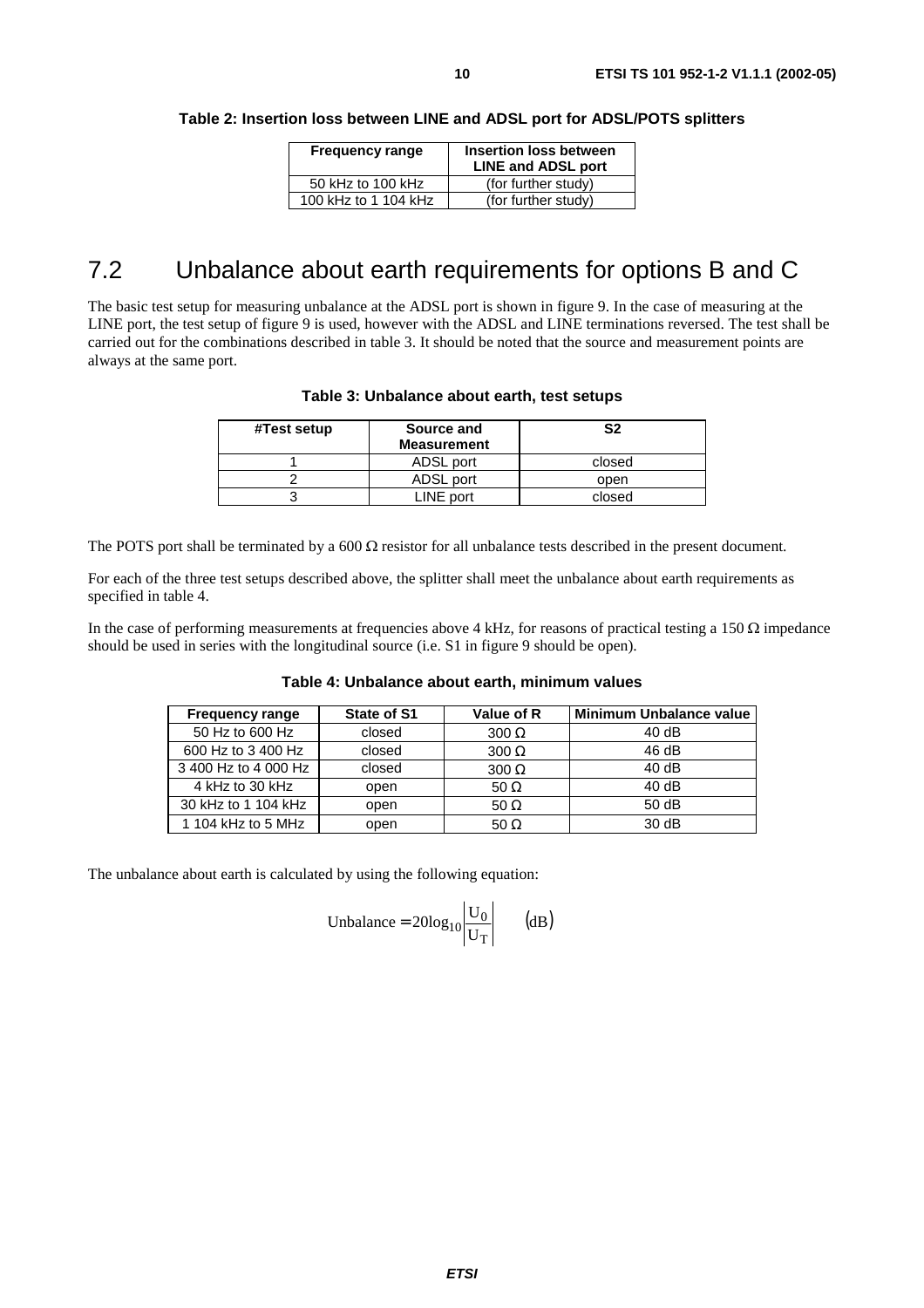

NOTE 1: The dotted circuit is only used if the splitter has an earth terminal.

NOTE 2: The DC current feeding circuitry is not shown. Care should be taken that this circuitry is implemented in such a way as not to have significant influence on the accuracy of the measurement.

NOTE 3: For resistances R an equivalent circuit according to ITU-T Recommendation O.9 [2] can be used.

#### **Figure 9: Unbalance about earth test set-up**

If the splitter has no earth terminal, the test should be performed while the splitter is placed on an earthed metal plate of a sufficiently large size.